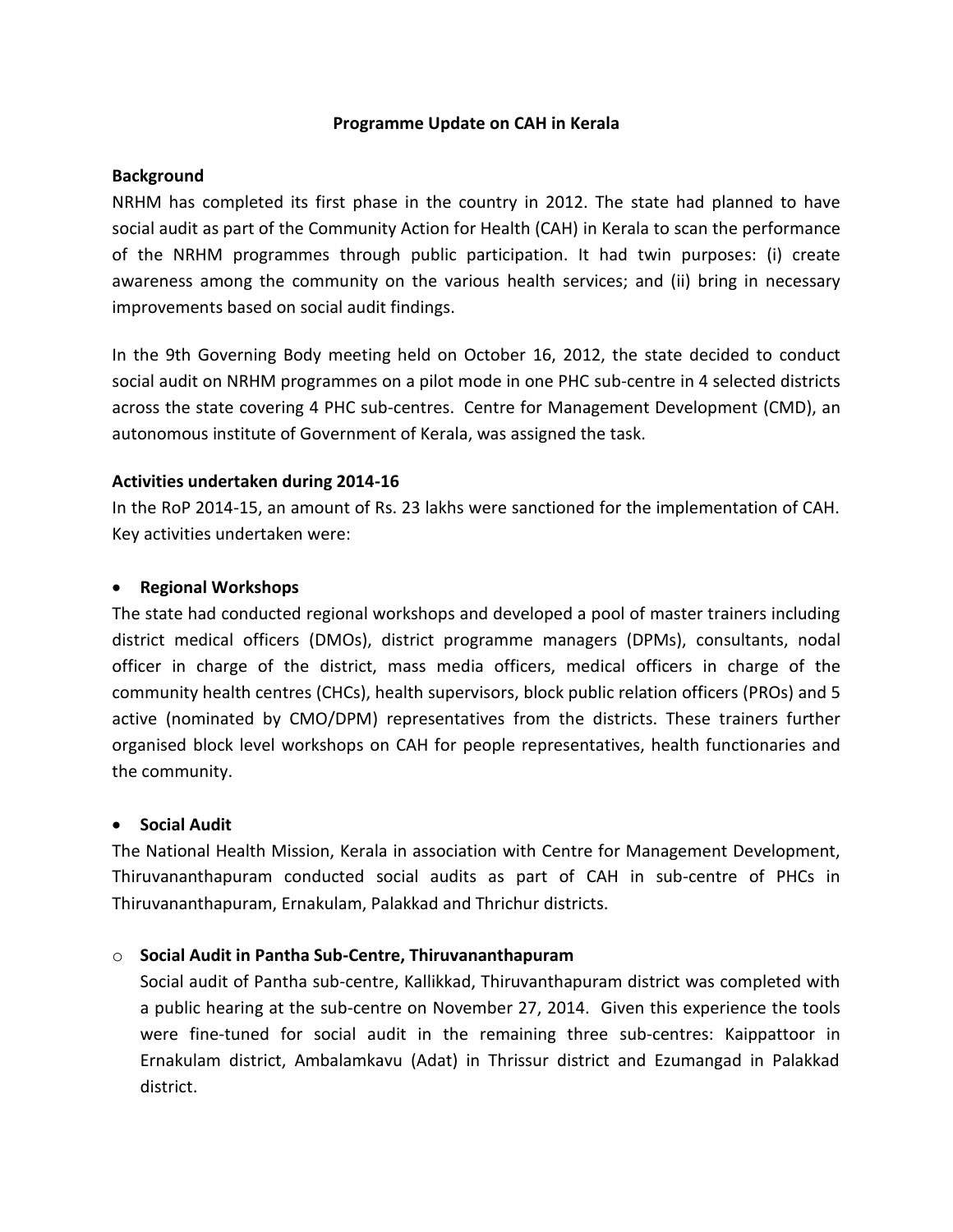## **Strengthening of Ward Health Sanitation and Nutrition Committees (WHSNCs)**

The state NHM organised a convergent meeting with support from various line departments including health service department, community medicine department of medical college, suchitwa mission, local self-government department (LSGD), social justice, education department and Kerala Institute of Local Administration (KILA) to strengthen functioning of WHSNCs. Subsequently, a meeting was convened by the Chief Minister of the state in September 2014 to discuss on restraining pre-monsoon diseases, which was attended by the Minister for Health, LSGDs, Social Justice and heads of related departments, and presidents of district/ block/ grama panchayats. The Chief Minister declared Rs 10,000/- from Suchitwa Mission and Rs 5,000/- from LSGD plan resources to strengthen the activities of WHSNCs in addition to the NRHM fund. The Suchitwa Mission is also providing Rs 20,000/- to the wards of municipalities and corporations. Further, the government issued permissive sanction to all PRIs for allocating Rs 5,000/- to all wards of Grama Panchayat to strengthen WHSNCs. A total amount of Rs. 25,000/- was made available from the untied fund to all 19,255 wards of grama panchayat/ municipality/ corporations to implement pre-monsoon control measures effectively and prevent epidemic diseases.

| For one ward (In Rs) |                         |             |              |  |  |  |
|----------------------|-------------------------|-------------|--------------|--|--|--|
| <b>NHM</b>           | <b>Suchitwa Mission</b> | <b>LSGD</b> | <b>TOTAL</b> |  |  |  |
| 10,000.00            | 10,00.00                | 5,000.00    | 25,000.00    |  |  |  |

#### **WHSNC Fund details from different sources**

#### **Activities Undertaken during 2016-19**

CAH guidelines were included in the Arogyakeralam Puraskaram which is an annual award to

the local self-governments for the best performing public health facilities from each district by the state government. In the award, inputs from the community on the performance of public health facilities were included. Field visits were undertaken to understand the process of feedback collection from the



**TOT progress in Trivandrum (March 6-8, 2018)**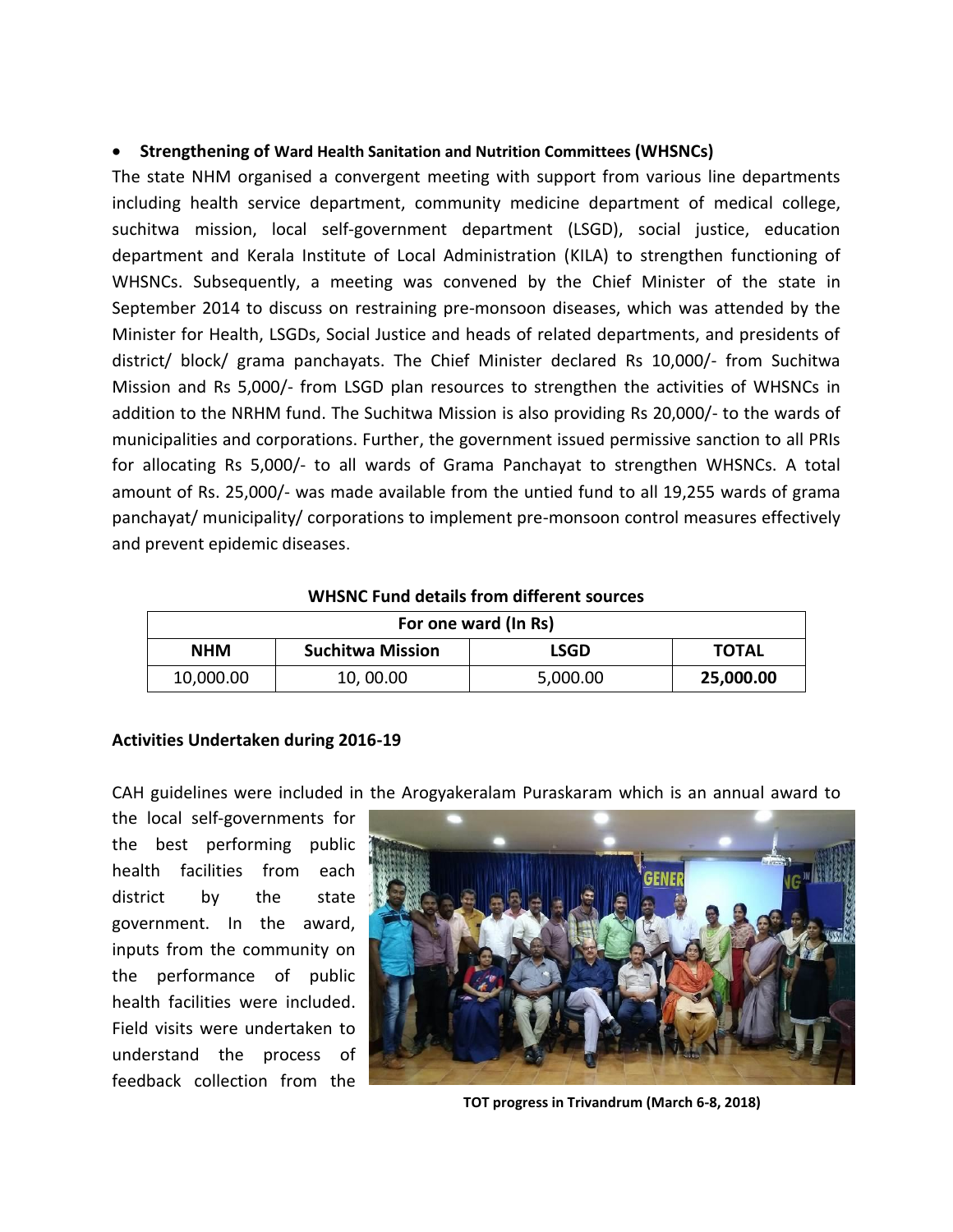district hospitals as per the guidelines of CAH.

19,489 wards were there under the LSGs and two volunteers from each ward were developed to manage the activities of WHSNCs, who were also trained on CAH.

 Two state level Training of Trainers (ToTs) were organised on CAH in 2018 in Trivandrum and Eranakulam, respectively where district health in-charges, district ASHA coordinators, palliative coordinators and public relation officers from all 14 districts participated.

|         | <b>Budget</b> | <b>Budget</b>          |                                                                   |
|---------|---------------|------------------------|-------------------------------------------------------------------|
| Year    |               |                        | <b>Activities approved</b>                                        |
|         |               |                        |                                                                   |
|         | 19.5          | 19.5                   | 3 districts namely Thiruvanathapuram, Kottayam and                |
|         |               |                        | Alappuzha, 9 Blocks and 18 PHCs. Key activities: 1)               |
|         |               |                        | State level orientation workshop, 2) 6 regional                   |
|         |               |                        | workshops covering 14 districts, 3) 112 block                     |
|         |               |                        | workshops and activate 112 WHSNCs, 4) pilot study                 |
|         |               |                        | on activation of WHSNCs in Kallikkad, and 5) SAGCA                |
|         |               |                        | notification received on 2/9/14.                                  |
| 2016-17 | 728.65        | 420.47                 | Activities approved: a) Action plans at state/district            |
|         |               |                        | levels b) Comprehensive health plan for block level               |
|         |               |                        | training c) State/District level ToT on CHP d) Arogya             |
|         |               |                        | Keralam Awards e) Yearly hand-on training at KILA f)              |
|         |               |                        | CHP special programme lab g) visioning workshops on               |
|         |               |                        | CAH at the state/district/block level (proposed to                |
|         |               |                        | scale-up CAH in 14 districts) h) Data collection and i)           |
|         |               |                        | documentation and report writing.                                 |
| 2017-18 | 17.1          | 4.92                   | Activities approved: a) Developing health action plan             |
|         |               |                        | at State @ Rs. 0.90 Lakh, health action plan at district          |
|         |               |                        | @ Rs. 1.86 lakhs; b) Rs. 1 lakh for state level                   |
|         |               |                        | workshop and Rs. 2.97 and Rs. 0.95 for district and               |
|         |               |                        | block level workshops respectively.                               |
| 2018-19 | 41.00         | 41.00                  | <b>Activities</b><br>block<br>approved: State,<br>district<br>and |
|         |               |                        | orientations to integrate CAH approach in Arogya                  |
|         |               |                        | Keralam Puraskaram.                                               |
|         | 2015-16       | proposed (in<br>Lakhs) | approved<br>(in Lakhs)                                            |

**PIP Proposed Vs Approval for Community Action for Health**